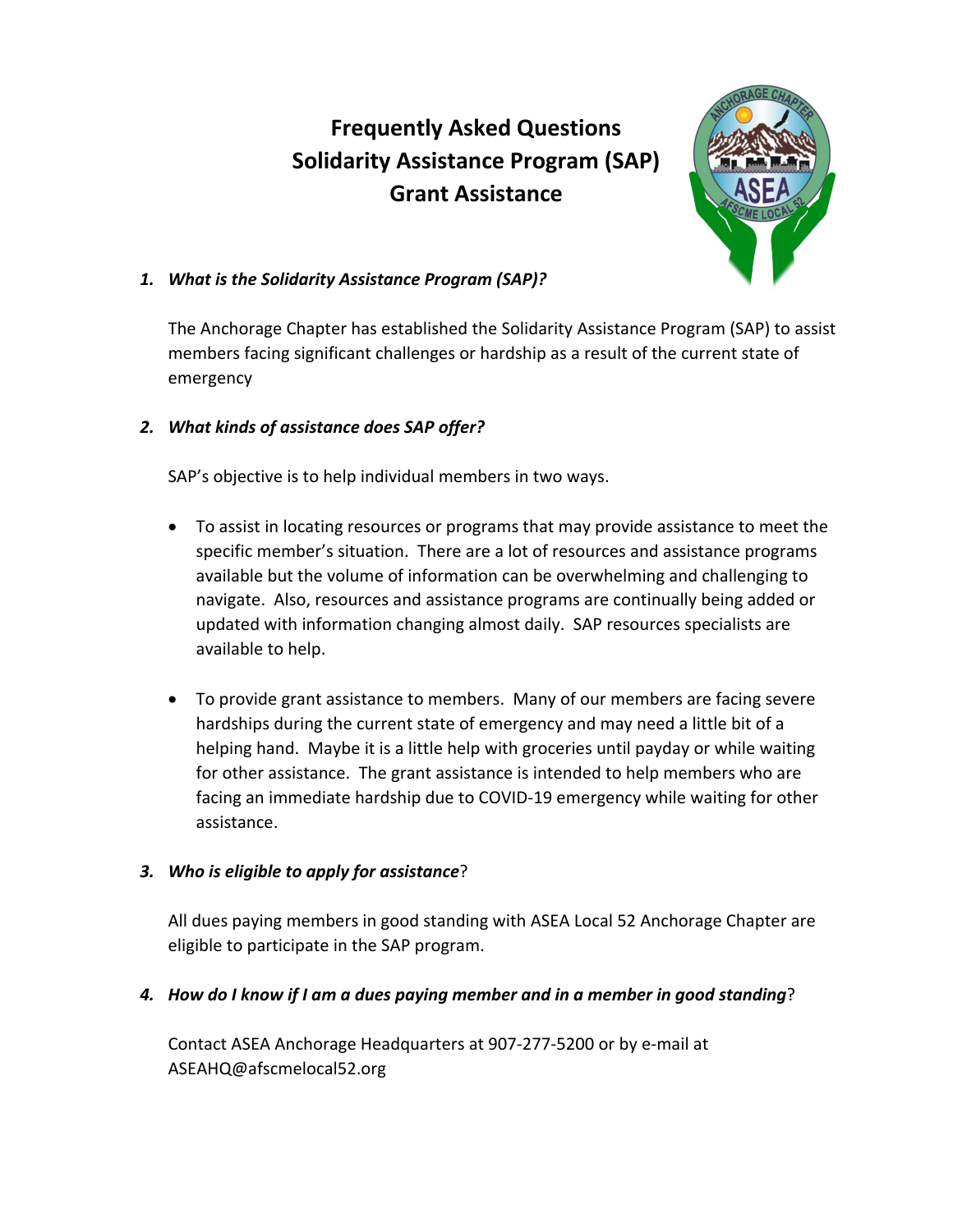#### *5. Is there a fee for participating in the SAP program?*

There is no fee to participate in the SAP program. All dues paying members of the Anchorage Chapter in good standing are eligible to participate in the program.

# *6. I'm not sure whether I qualify for assistance. May I ask some questions about my personal situation before I apply?*

Yes, questions may be forwarded to *SAPInfo@afscmelocal52.org*.

#### *7. How do I apply for grant assistance?*

To apply for SAP grant assistance, email a completed application and attach the required supporting documentation to *SAPGrant@afscmelocal52.org*. Incomplete applications will be returned to the member without processing.

#### *8. What type of grant assistance is available?*

Grant assistance is provided to assist members who are experiencing a severe hardship due to the current state of emergency. Assistance is to help members on a temporary basis until other funds or program support is available. Assistance may include funding for groceries, transportations, utilities, dependent care, other support items.

#### *9. How are grant assistance applications processed?*

Grant assistance applications are logged in the order they are received. The Grant Assistance Coordinator redacts all personal information from the application and all documents and assigns a unique number to each application.

All redacted applications are forwarded to the Grant Assistance Review board. The board reviews each individual application, taking into consideration the unique circumstance of the member and demonstrated need. Grant requests may be funded in full, partial or denied, depending on the circumstance supported by the application and the availability of SAP grant funds.

## *10. How long does it take to review request for grant assistance?*

Grant assistance applications are reviewed weekly, at a minimum. Depending on number of applications received, the Grant Assistance Review Board may review